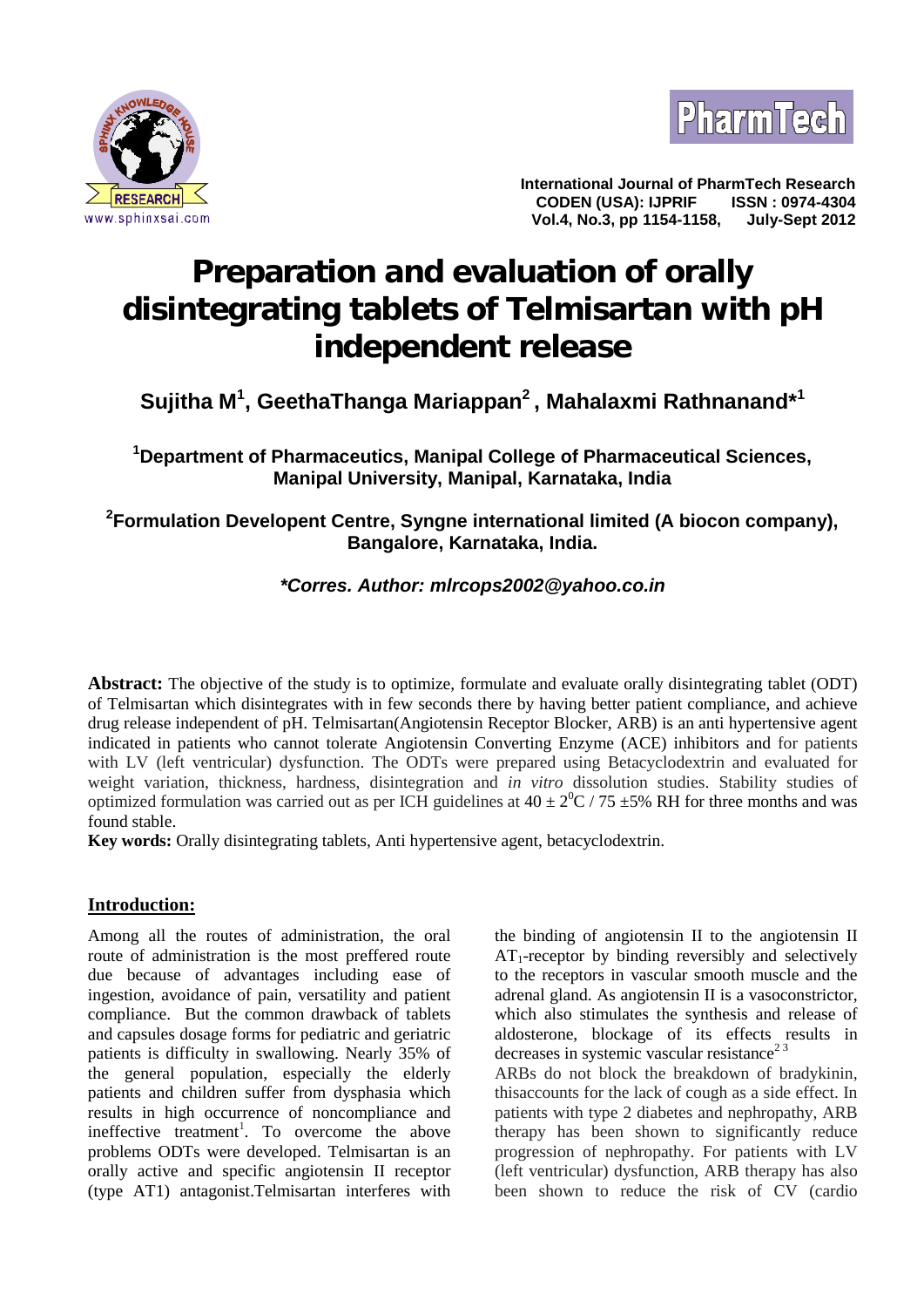weight was calculated using a digitalbalance. Individual weight of each tablet was alsodetermined and compared with the averageweight.

**2. Hardness:** Erweka hardness tester was used todetermine the tablet hardness for all the formulated batches.

**3.Thickness:** Vernier calliper was used to determinethe thickness of the prepared tablets. 20 tabletswere randomly selected from each trial batch andwere measured by placing the tablet between the anvils and knob was rotated until the two edges of anvil touch the tablet and the reading was noted.

**4. Drug content:** 20 tablets were randomly selected from the prepared batch and triturated to get fine powder. 100mg of the powder was taken and dissolved in 100ml of methanol. Absorbance was noted spectrophotometrically at 296nm. Accordingly drug content was calculated.

**5.** *In vitro* **Disintegration test:** The various ODT formulations prepared by wet granulation method are subjected to disintegration studies using 900ml water (as a disintegrating medium) and the time taken for disintegration is noted.

**6.** *In vitro* **Dissolution test: 8, 9***In vitro* dissolution test was carried out by triplicate method using USP Type II (Paddle type) Apparatus. 900ml of Phosphate buffer pH 7.5 was used as dissolution medium, and the paddle was rotated at 75rpm for 1 hr at a temperature of  $37^{\circ}$ C. Sampling was done at regular intervals and was replaced by water after each sampling interval. The samples are then analysed spectrophotometrically at 296nm.

The *in vitro* dissolution study in different pH i.e. 1.2pH, 4.5 pH, 6.8 pH and 7.5 pH was conducted for optimized formulation with same variables as above.

# **7. Drug-excipient compatibility:**

**Differential scanning calorimetry (DSC):** DSC- 60 Shimadzu, Japan was used to check the physical, chemical and biological characteristicsof drug substance alone and its combination withvarious formulation excipients used in the final product. The samples (drug and optimized formulation WB-V) were placed in a sealedaluminium pans and heated under nitrogen flow (30 ml/min) at a scanning rate of  $5^0$ C/min from  $25^0$ C to  $325^0$ C.

#### **8. Stability studies:** Accelerated stability

studieswere conducted for the optimized formulation (WB-V) as per ICH guidelines for three months.

vascular) events when added to a stable regimen of a diuretic, ACE inhibitor, and - blocker or as alternative therapy in ACE inhibitor-intolerant patients<sup>4</sup>. ARBs found to have the lowest frequency of side effects compared toother antihypertensive agents.

Telmisartanhas log P=3.2 and is practically insoluble in water, pH range 3-9, soluble in strong acids and in strong bases<sup>2</sup>. The marketed tablets of telmisartan  $3.1$ have no consistent release in differentpH i.e. 1.2 pH, 4.5 pH, 6.8 pH and 7.5 pH $<sup>5</sup>$ . In order to improve</sup> solubilityand to achieve drug release independent of pH,betacyclodextrin was used in formulation which forms inclusion complex with telmisartan<sup>6</sup>. Thus a formation of an inclusion complex with betacyclodextrin fits the criteria for immediate release tablets.

# **Materials:**

Telmisartan was obtained as a gift sample from Verdant life sciences, Hyderabad. Micro crystalline cellulose/Avicel PH 102(diluent) was obtained from PMC polymers. Crosspovidone (super disintegrant), betacyclodextrin (solubiliser) and magnesium stearate (glidant) were obtained from Signet chemicals Pvt. Ltd. India. Sodium carbonate (Rankem), Acesulfame potassium (sweetener) was obtained from Nutrinova. Orange flavour was obtained from Kerry bioscience.

# **Methods:**

#### **Preparation of telmisartan tablets by wet granulation method:**

Accurately weighed amounts of Telmisartan and betacyclodextrin were sifted and blended for 30mins. To this, varying amount of sifted avicel pH- 101crosspovidone (polyplasydone) and sodium carbonate were added and together blended. Granules were prepared with water which were dried at  $60^{\circ}$ C for 2hrs, and then sifted through sieve no 22, to get uniform sized granules ready for compression. To the above prepared granules sweetener and flavor were added and blended. Magnesium stearate was sifted through sieve no 60 and added to the prepared granules which were then compressed by a 10.5mm automatic Multi station tablet punching machine<sup>7</sup>. Extra granular materials as mentioned below in table no:1, were added after granulation.

#### **Physico-chemical characterization:**7,8

The prepared tablets were characterisesd for their physical properties, disintegration time and drug dissolution characteristics as discussed below

**1.Weight variation:** 20 tablets were randomly selected from the prepared batches and their average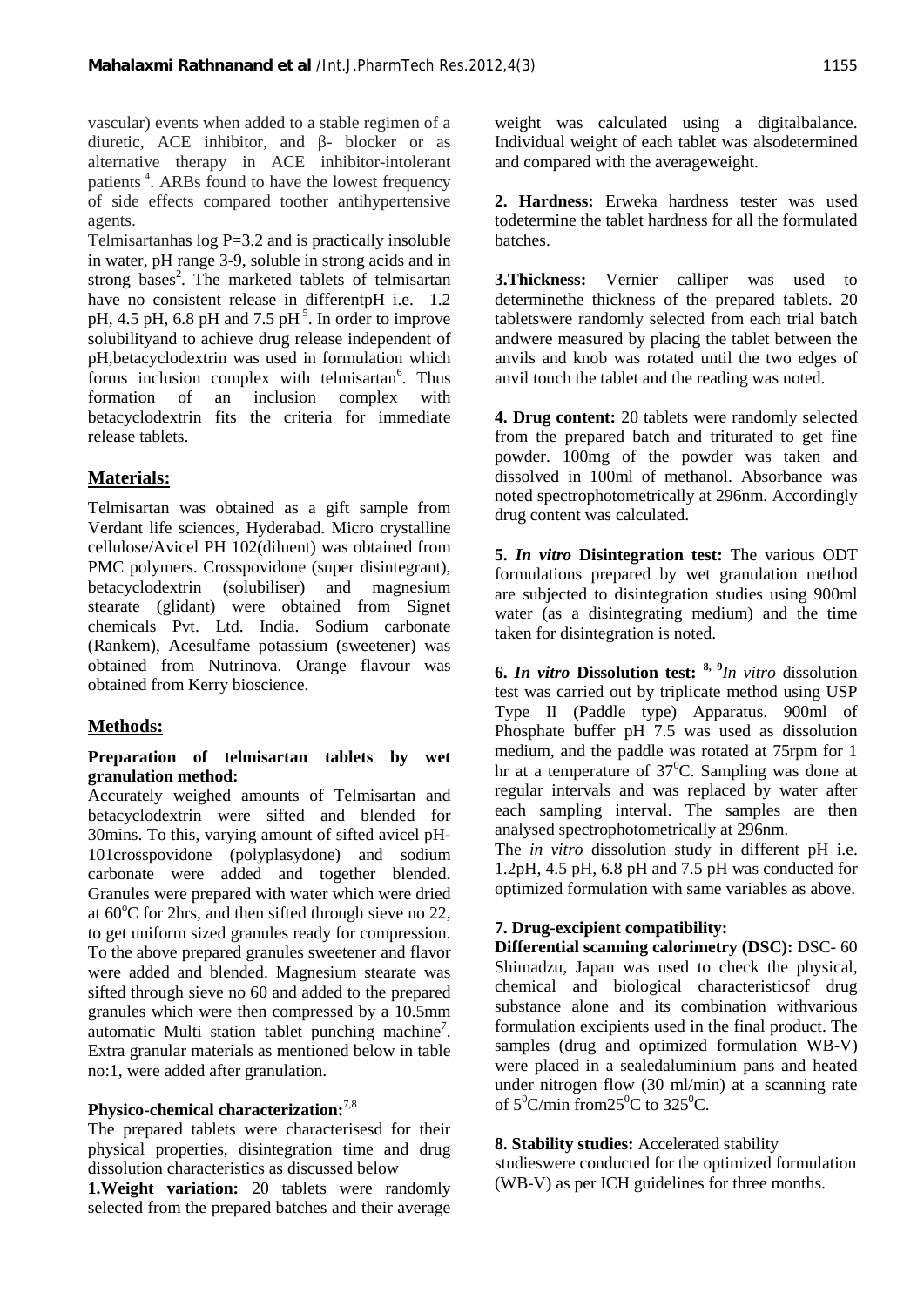| Ingredients $(\%)$   | WB-I  | WB-II | <b>WB-III</b> | WB-IV     | WB-V           |
|----------------------|-------|-------|---------------|-----------|----------------|
| Telmisartan          | 11.42 | 11.42 | 11.42         | 11.42     | 11.42          |
| Avicel pH 101        | 57.98 | 55.98 | 55.48         | 42.88     | 37.88          |
|                      |       |       |               |           | 5(E.G)         |
| Sodium carbonate     |       | 7.5   | 8             |           |                |
| Betacyclodextrin     | 12.6  | 12.6  | 12.6          | 25.2      | 25.2           |
| crosspovidone        | 6     | 7.5   | 7.5           | 3.75      | 3.75           |
|                      |       |       |               | 3.75(E.G) | 3.75(E.G)      |
| Acesulfame potassium |       | 2     | 2             |           |                |
| Orange flavor        | 2     | 2     | 2             | 2         | $\overline{2}$ |
| Magnesium stearate   |       |       |               |           |                |

#### **Table 1: Composition of Telmisartan ODT batches WB-I to WB-V**

#### **Evaluation of tablets**

# **Table No:2 Physical properties of tablet batches WB-I to WB-V**

| S.No     | <b>Formulation</b> | <b>Weight variation(mg)</b> | Thikness(mm)  | Hardness(N) |
|----------|--------------------|-----------------------------|---------------|-------------|
|          | WB-I               | $350 \pm 1.5$               | $4.9 \pm 0.2$ | $40 - 45$   |
| 2        | WB-II              | $350 \pm 1.5$               | $4.9 \pm 0.2$ | $40 - 45$   |
|          | WB-III             | $350 \pm 1.5$               | $4.9 \pm 0.2$ | $40 - 45$   |
| $\Delta$ | WB-IV              | $350 \pm 1.5$               | $4.9 \pm 0.2$ | $40 - 45$   |
|          | WB-V               | $350 \pm 1.5$               | $4.9 \pm 0.2$ | 40-45       |

#### **Table No: 3 Disintegration values of batches WB-I to WB-V**

| <b>Formulation</b> | Time(sec) |  |
|--------------------|-----------|--|
| WB-I               | 52        |  |
| WB-II              | 45        |  |
| WB-III             | 40        |  |
| <b>WB-IV</b>       | 32        |  |
| WB-V               | 24        |  |



**Fig. 1** *Invitro* **dissolution of batches WB-I to WB-V**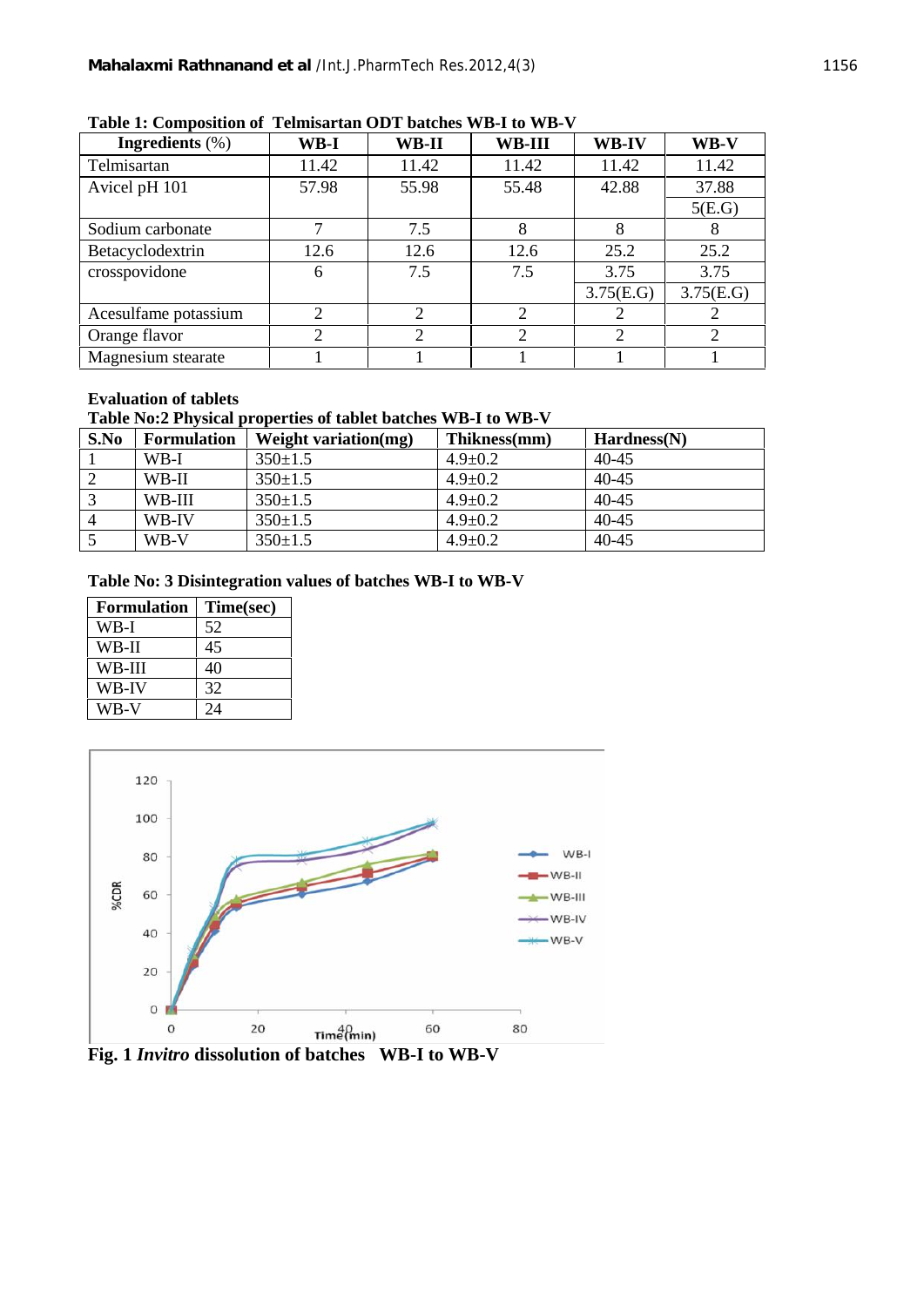

**Fig. 2** *Invitro* **dissolution of bath WB-V in different pH mediums.**



**Fig.3: DSC studies of the pure drug (S-I) and optimized formulation (S-II)**

#### **Results and Discussions:**

**Weight variation, Hardness and Thickness:** Weightvariation of all the formulated batches shown to be within the limits i.e., 350±1.5 mg. Thickness of tablets found to be  $4.9 \pm 0.2$ mm, having a hardness of 40-45N.

**Drug content:** The drug content was found to beuniform for all the prepared formulations and was found to be 98.1%.

*In vitro* **Disintegration test:** From the *in vitro* disintegration test (table 3), WB-V has lower disintegration time (24 seconds).

*In vitro* **Dissolution test:** Drug release profile of all prepared immediate release tablets was shown in fig.1.Based on the dissolution data of all the prepared ODTs, the WB-V batch shows 98.40 % drug release in 60 minutes. Based on disintegration time and drug release WB-V was chosen asoptimised formulation. As WB-V was concluded